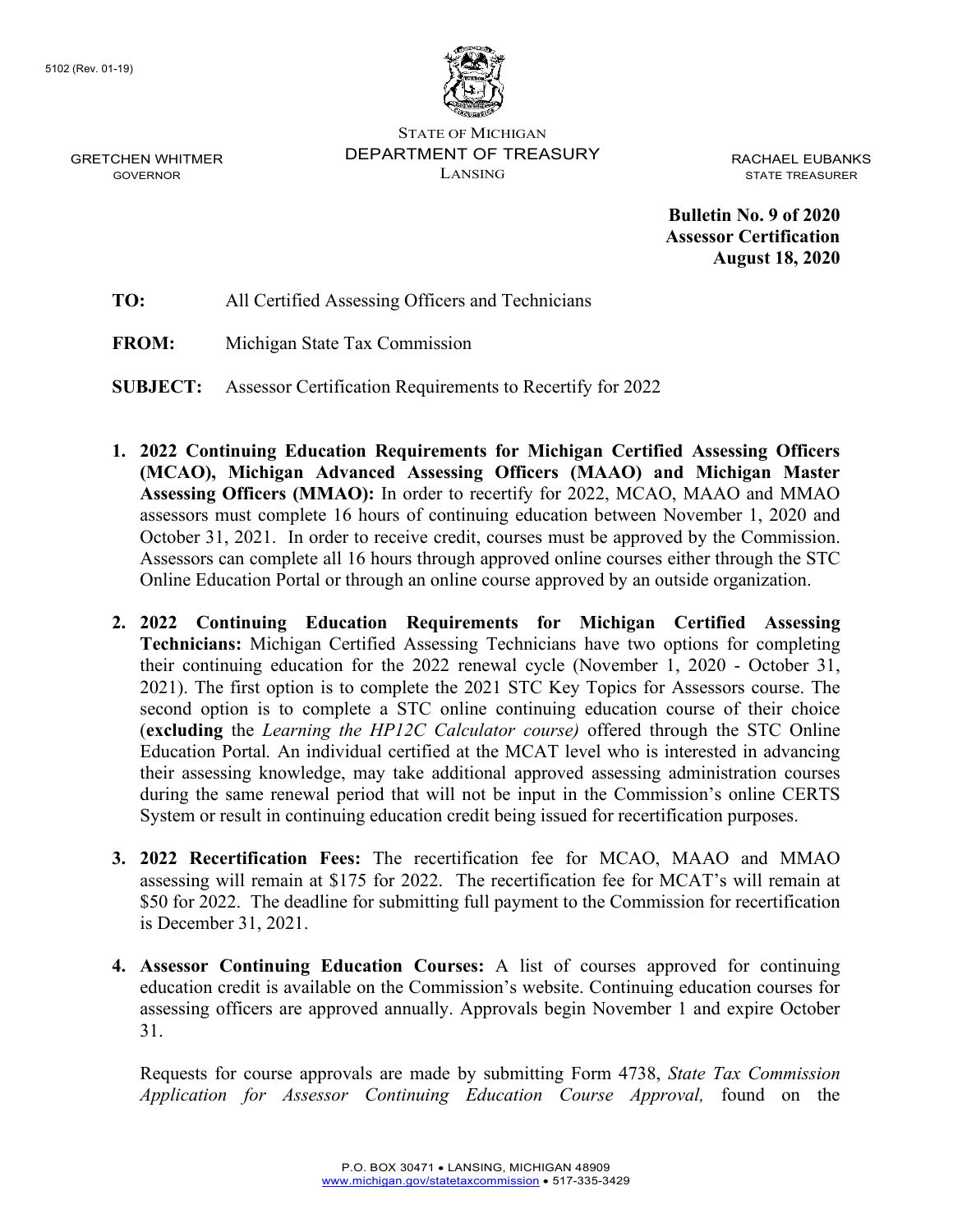Commission's website. Courses are approved for even hours only and will not be approved for less than four (4) hours. All requests MUST be submitted 30 days prior to the start date of the course.

**5.** Courses approved through the Department of Licensing and Regulatory Affairs for appraiser or real estate continuing education does not guarantee the course is approved for assessing officer continuing education. Please check the approved course list prior to taking the course to ensure it is an approved course. If a course is not on the Commission's Approved Continuing Education Course list, Form 4738, and all required documentation may be submitted for review 30 days prior to the start date of the course. *As a reminder, continuing education hours cannot "roll over" to the next renewal cycle and assessing officers and technicians will not receive continuing education credit for the same course completed two years in a row.* For example: if an assessing officer completes the Principal Residence Exemption course through the STC Online Portal in September of 2020 (for the 2021 renewal cycle) the assessing officer cannot receive continuing education credit if they take the Principal Residence Exemption course again in May of 2021 (for the 2022 renewal cycle).

The State Tax Commission has issued pre-approval for International Association of Assessing Officers (IAAO), American Society of Appraisers (ASA), the Appraisal Institute (AI) and McKissock educational courses related to qualifying assessing topics.

The Commission has determined that Board of Review instruction is included within the levels of training to become a certified assessor and, therefore, Board of Review courses will not qualify for assessor continuing education credit.

**6. 2021 Continuing Education and Recertification:** Continuing education requirements for the 2021 year were detailed in Bulletin 7 of 2019. A copy of Bulletin 7 of 2019 is available on the Commission's website at [https://www.michigan.gov/statetaxcommission.](https://www.michigan.gov/statetaxcommission) Assessing officers and technicians who have not completed their continuing education requirements will be sent a reminder letter in August 2020.

All assessing officers who have completed their continuing education requirements must pay a fee of \$175 to recertify for the 2021 year. All technicians who have completed their continuing education requirements must pay a fee of \$50 to recertify for 2021. The deadline for submitting payment in full to the Commission for recertification is December 31, 2020 (postmarked is acceptable).

If payment in full is not made by December 31, 2020, a written delinquency notice will be provided along with notification that late payment (full payment along with a late fee of twice the regular renewal fee) can be made until March 1, 2021. If the full payment and late fee are not received (postmarked) by the Commission by the March 1, 2021 deadline, the assessing officer or technician will no longer be certified. Assessing officers will be required to recertify at the entry level and complete the required educational requirements to achieve certification. Technicians must retake the MCAT course and pass the MCAT exam for recertification. There is no additional appeal process after the March 1, 2021 deadline.

**7. Escrow Policy:** The Commission's Escrow Policy allows an assessing officer or technician who experiences unforeseen medical circumstances, including serious illness of the Assessor